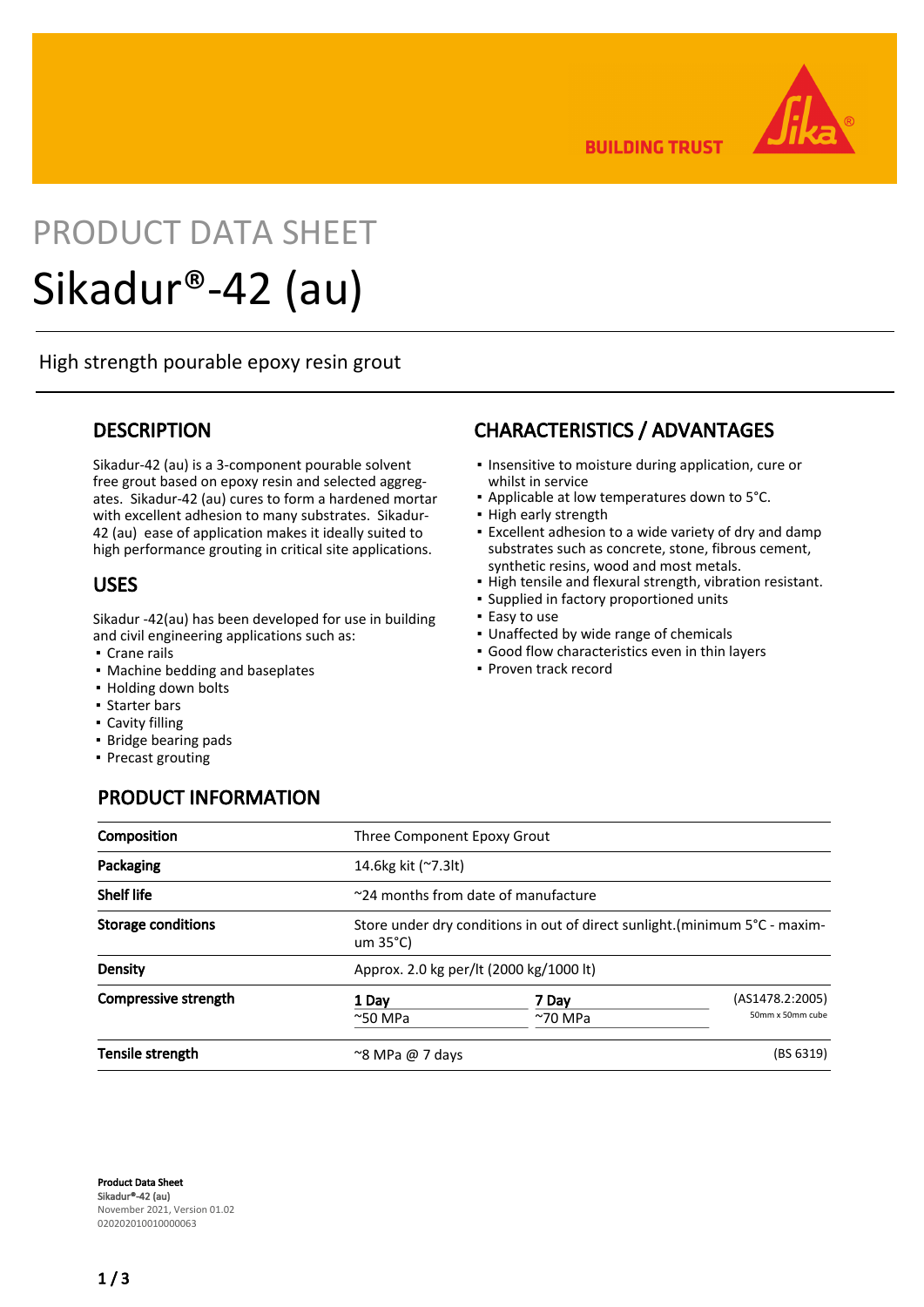## APPLICATION INFORMATION

| <b>Mixing ratio</b> | $A : B : C = 2 : 1 : 14$ by weight                                                                                                                                                                                                       |                                 |  |  |
|---------------------|------------------------------------------------------------------------------------------------------------------------------------------------------------------------------------------------------------------------------------------|---------------------------------|--|--|
| Yield               | approx. 7.3 It for 14.6kg kit                                                                                                                                                                                                            |                                 |  |  |
| Layer thickness     | Generally, suitable thickness depends on clearance, distance of flow, ambi-<br>ent and substrate temperatures and pour size. Range of application typic-<br>ally 10 mm - 60 mm. For deeper applications Sikadur 42 HP should be<br>used. |                                 |  |  |
| Pot Life            | Temperature - 14.6 kg kit                                                                                                                                                                                                                | Time                            |  |  |
|                     | $^{\sim}$ 20 $^{\circ}$ C                                                                                                                                                                                                                | 65 mins                         |  |  |
|                     | $~^{\sim}35^{\circ}$ C                                                                                                                                                                                                                   | 35 mins                         |  |  |
| <b>Curing time</b>  |                                                                                                                                                                                                                                          | 7 days full cure @ 23 $\circ$ C |  |  |

## BASIS OF PRODUCT DATA

All technical data stated in this Product Data Sheet are based on laboratory tests. Actual measured data may vary due to circumstances beyond our control.

# ECOLOGY, HEALTH AND SAFETY

For information and advice on the safe handling, storage and disposal of chemical products, users shall refer to the most recent Material Safety Data Sheet containing physical, ecological, toxicological and other safety-related data.

## APPLICATION INSTRUCTIONS

## SUBSTRATE QUALITY

Mortar and concrete must be older than 28 days (dependent on minimum strength requirements). Verify the substrate strength (concrete, natural stone etc.). The substrate surface (all types) must be clean, dry and free from contaminants such as dirt, oil, grease, existing surface treatments and coatings etc. Steel substrates must be de-rusted to a standard equivalent to Sa 2.5. The substrate must be sound and all loose particles must be removed. Substrate must be dry or mat damp and free from any standing water, ice etc.

## SUBSTRATE PREPARATION

#### Concrete, mortar, stone:

Substrates must be sound, dry, clean and free from laitance, ice, standing water, grease, oils, old surface treatments or coatings and all loose or friable particles must be removed to achieve a laitance and contaminant free, open textured surface.

## Steel:

Must be cleaned and prepared thoroughly to an acceptable quality standard equivalent to SA 2.5 i.e. by blastcleaning and vacuum. Avoid dew point conditions. Surface and base plate contact area must be clean and sound. For best results, the substrate shall be dry. Remove dust, laitance, oils, grease, curing compounds, impregnations, waxes, foreign particles, coatings, and disintegrated materials by mechanical means, i.e. chipping with a chisel, blastcleaning etc. All

Product Data Sheet Sikadur®-42 (au) November 2021, Version 01.02 020202010010000063

anchor pockets or sleeves must be free of water. Apply grout immediately to prevent re-oxidizing / rust formation.

For optimum results: When grouting areas or equipment that is sensitive to vibration, it is recommended that the contact surfaces are prepared according to the latest edition of the American Petroleum Institute's Recommended Practice 686 "Machinery Installation and Installation Design", Chapter

## MIXING

Mix components A and B in the component A pail for approx. 30–60 seconds with a paddle attached to a low speed drill (300–450 rpm). Avoid aeration while mixing until the material becomes uniformly blended in colour and viscosity. Place the mixed epoxy into an appropriate mixing vessel. Slowly add the contents of component C (to keep air entrapment at a minimum) dependent on flow requirements (observe the correct mixing ratio) and mix until uniform and homogeneous (approx. 3 min).

Mix only that quantity which can be used within its potlife. Never mix Component A and B without adding component C (as the exothermic reaction between A and B alone generates excess heat) Leave Sikadur®-42 (au) to stand in the normal mixing vessel for  $2 - 3$ minutes until the majority of entrained air bubbles have dispersed

## APPLICATION METHOD / TOOLS

The consistency of the Sikadur®-42 (au) epoxy grout system requires the use of permanent or temporary forms to contain the material around base plates, for example. In order to prevent leakage or seepage, all of these formers must be sealed. Apply polyethylene film or wax to all forms to prevent adhesion of the grout. Prepare the formwork to maintain more than 100 mm liquid head to facilitate placement. A grout box equipped with an inclined trough attached to the form will enhance the grout flow and minimize air encapsulation.

Pour the mixed grout into the prepared forms from one or two sides only, to eliminate air entrapment. Maintain the liquid head to ensure intimate contact to the base plate. Place sufficient epoxy grout in the



**BUILDING TRUST**